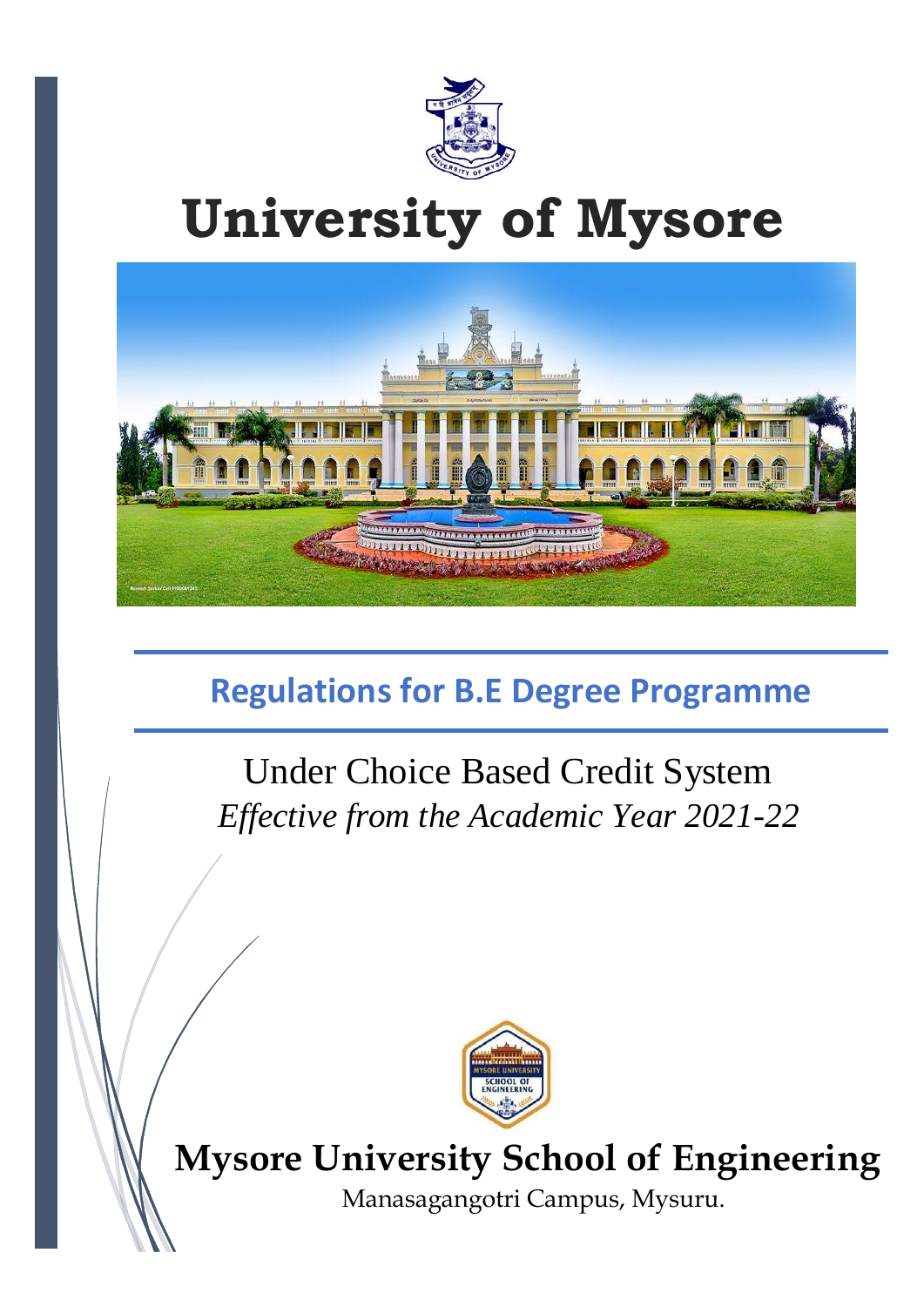#### **PREAMBLE**

University Grants Commission (UGC) has stressed on speedy and substantive academic and administrative reforms in higher education for promotion of quality and excellence. The Action Plan proposed by AICTE outlines the need to consider and adopt Semester System, Choice Based Credit System (CBCS), and Flexibility in Curriculum Development and Examination Reforms in terms of adopting Continuous Evaluation Pattern by reducing the weightage on the semester end examination so that students enjoy a learning environment with a lower stress. Further, UGC expects that institutions of higher learning draw a roadmap in a time bound manner to accomplish the above in accordance with NEP 2020.

#### **TITLE**

These regulations shall be called Regulations for Choice Based Credit System (CBCS) and Continuous Assessment and Grading Pattern (CAGP) for Undergraduate (UG) B.E Programme of the University of Mysore, Mysuru as per NEP 2020. These Regulations shall come into force from the academic year 2021-2022.

#### **1. PRELIMINARY DEFINITIONS AND NOMENCLATURES**

- 1.1 "AICTE" means All India Council for Technical Education
- 1.2 "Commission" means University Grants Commission.
- 1.3 "University" means University of Mysore.
- 1.4 "UoM" means University of Mysore.
- 1.5 "MUSE" means Mysore University School of Engineering
- 1.6 "Programme" means Bachelor of Engineering (B.E) degree programme
- 1.7 "Branch" means specialization in a programme like B.E degree programme in Biomedical and Robotic Engineering, B.E. degree programme in Artificial Intelligence and Data Science.
- 1.8 "Course" means a theory or practical subject, identified by its course code and course-title, which is normally studied in a semester. For example, 21MAT11: Engineering Mathematics - I, 21PHY12: Engineering Physics, etc.

### **2. PROGRAMMES OFFERED**

Mysore University School of Engineering offers B.E in the following programmes:

- Artificial Intelligence and Data Science
- Artificial Intelligence and Machine Learning
- Biomedical and Robotics Engineering
- Civil Environmental Engineering
- Computer Science and Design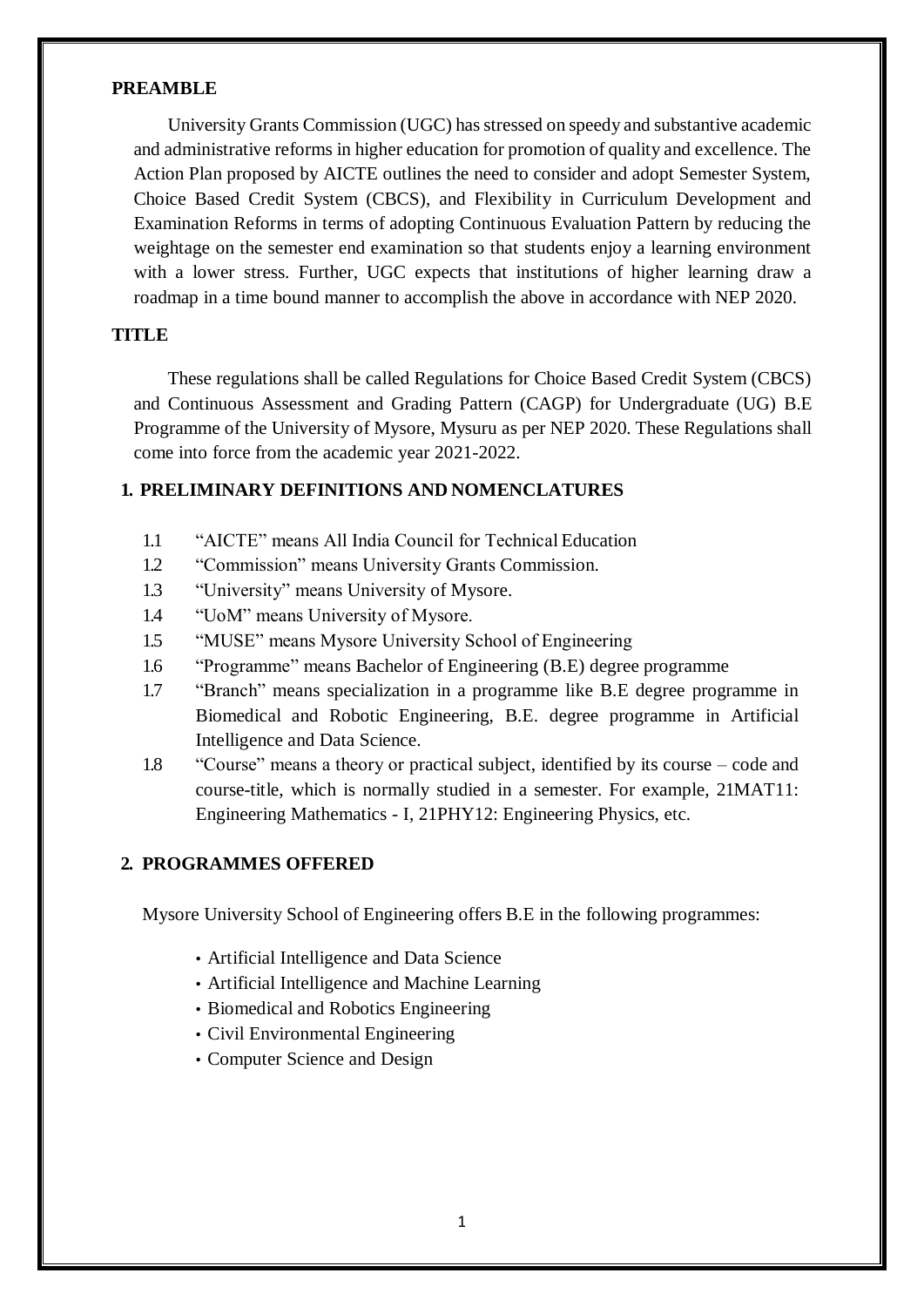#### **3. DURATION OF THE PROGRAMMES**

# **3.1 Normal Duration**

- 3.1.1 B.E Degree Programme extends over a period of four academic years leading to the Degree of Bachelor of Engineering (B.E) of the Mysore University
- 3.1.2 For students admitted under lateral entry scheme, B.E Degree Programme extends over a period of three academic years leading to the Degree of Bachelor of Engineering (B.E) of the Mysore University.

### **3.2 Maximum Duration**

- 3.2.1 The maximum period within which a student must complete a full-time academic programme is: 8 years for B.E. If a student fails to complete the academic programme within the maximum duration as specified above, he / she will be required to withdraw from the programme. However, the student can seek readmission to the first year of the programme as a fresh candidate.
- 3.2.2 For students admitted under lateral entry scheme in B.E. degree programme, the maximum period within which a student must complete a full-time academic programme is 6 years. If a student fails to complete the academic programme within the maximum duration as specified above, he / she will be required to withdraw from the programme.
- 3.2.3 The period is reckoned from the academic year in which the student is admitted first time into the degree programme.

# **3.3 SEMESTER STRUCTURE**

3.3.1 Each academic year is divided into three semesters, two being main semesters and one being a supplementary semester. Main semesters are for regular class work. Supplementary Semester is primarily for failed students. i.e. registration for a course for the first time is generally not permitted in the Supplementary Semester. However, the following cases are exempted:

(i) For students admitted under Lateral Entry Scheme in the subjects 'Constitution of India', 'Environmental Studies' and 'Kannada'

(ii) Forstudents admittedontransferfromother universities in the subjects in which they are required to earn credits so as to be on par with regular students as prescribed by concerned 'Board of Studies'.

- 3.3.2 Each main semester shall be of 19 weeks duration and this period includestime for Registration of courses, Course work, Examination preparation, Conduct of examinations, Assessment and Declaration of final results.
- 3.3.3 Each main semester shall have a minimum of 90 working days.
- 3.3.4 The supplementary semester shall be a fast track semester consisting of eight weeks and this period includes time for Registration of Courses, Course Work, Examination preparation, Conduct of Examinations, Assessment and Declaration of final results.
- **3.3.5** All subjects may not be offered in the supplementary semester. The student has to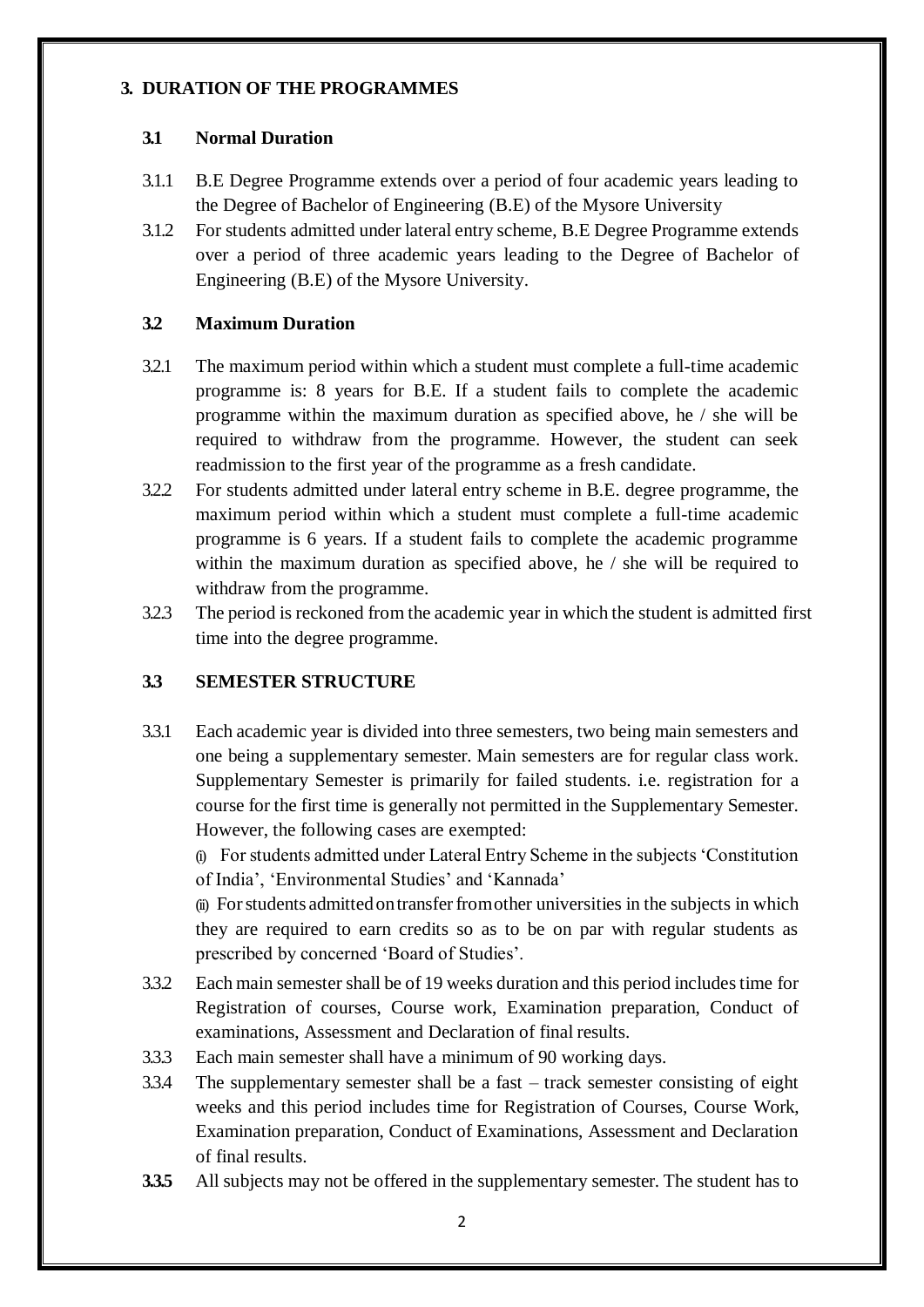pay a special fee prescribed by the University to register for a course in the supplementary semester. The supplementary semester is provided to help the student in not losing an academic year. It is optional for a student to make use of supplementary semester. **Supplementary Semester is a special semester and the student cannot demand it as a matter of right.**

- 3.3.6 The university School of Engineering may use Supplementary Semester to arrange Add-On Courses for regular students and / or for deputing them for practical training/field work and/or internship.
- 3.3.7 The Academic Calendar is declared at the start of the semester.

# **4. ADMISSIONS**

- 4.1 Candidates, for admission to any programme offered by the University school of Engineering are required to satisfy the conditions of admission there to prescribed by UoM, Government of Karnataka, and appropriate statutory body AICTE. The admission process will be according to the directions and guidelines issued by the appropriate authorities from time to time.
- 4.2 Lateral admission directly to Second Year of B.E degree programme for candidates with 3-year diploma qualification is allowed. The admission process will be according to the directions and guidelines issued by appropriate authorities from time to time.
- 4.3 The University may admit students from other Universities in the commencement of the academic year (odd semester). Such admissions will be according to the directions and guidelines issued by appropriate authorities from time to time and will be governed by the transitory rules and regulations of the University.

# **5. CREDIT SYSTEM**

- 5.1 All the academic programmes under CBCS are based on Credit System.
- 5.2 The definition of one credit for any course is as follows:
	- Lecture (L): 1 hour/week/semester
	- Tutorial (T): 2 hours/week/semester
	- Practical (P): 2 hours/week/semester

(The above figures would be multiplied by 2 in the case of supplementary semester).

- 5.3 The credits for other academic activities like Project work, Seminars, etc., may be intimated from time to time by the University.
- 5.4 A specific course would be assigned credits, as Lecture Credits, Tutorial Credits and Practical Credits based on the academic load in accordance with the definition given above. For example, a course that consists of 2 hours of lecture per week, 2 hours of Tutorial per week and 2 hours of Practical per week would be assigned credits as 2:1:1 for a total of 4 credits.
- 5.5 A student can register for a course for earning credits in order to meet the academic requirements of the programme, as stipulated below in 5.7. Such courses together with the grades obtained and the credits earned will be included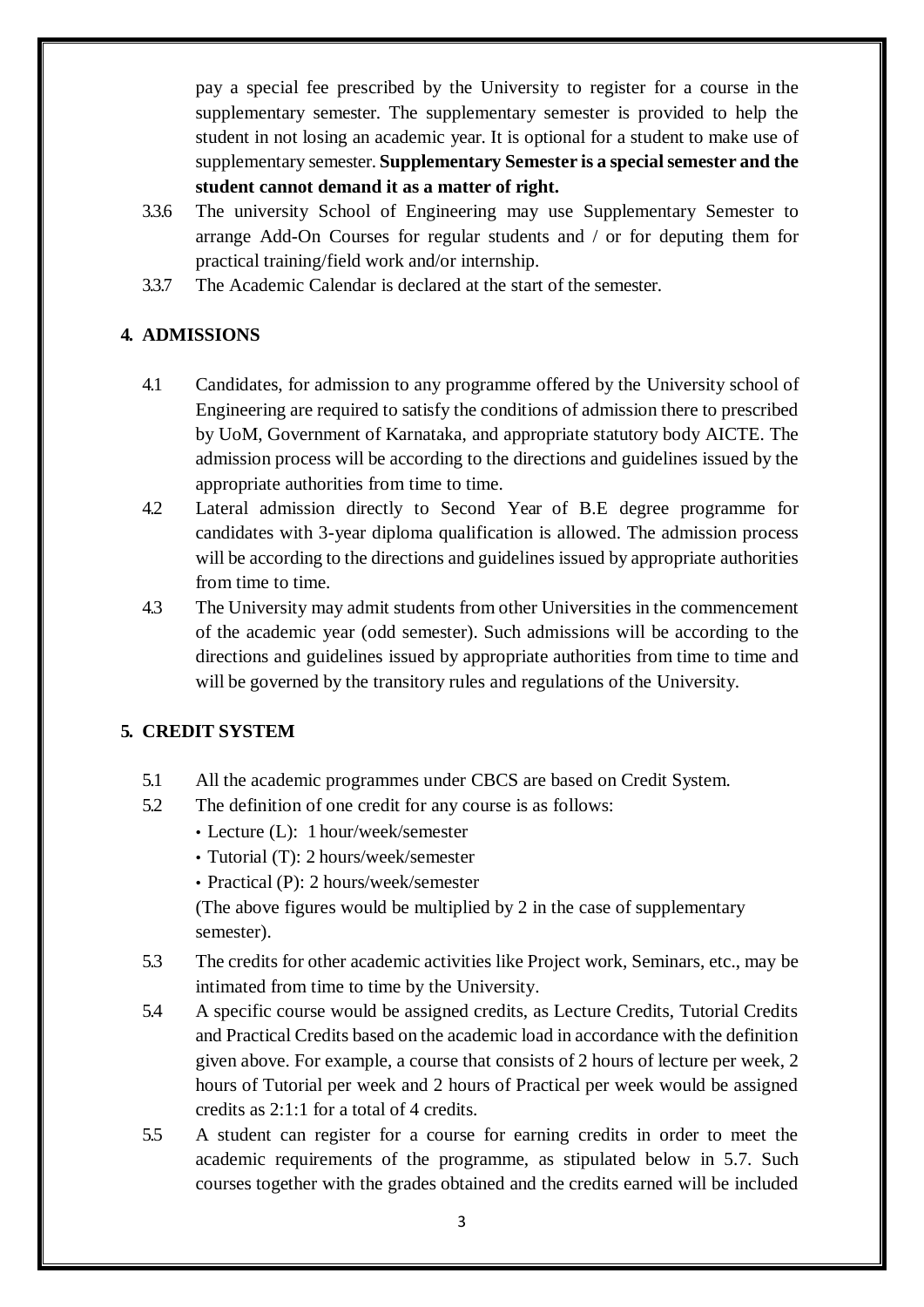in the Grade Card issued by the University at the end of each semester and they form the basis for determining the academic performance of the student in that semester.

- 5.6 In addition, a student can register for a course for audit only, with the objective of supplementing knowledge / skills. In such cases, the courses will be recorded in the Grade Card as audit courses and will be awarded 'U' grade. The performance in such audit courses will not be taken into account in determining the academic performance of the student in that semester.
- 5.7 A student must secure a **minimum CGPA of FIVE (5)** and earn total number of credits as detailed below in order to qualify for the award of a degree:

|              | Programme              | <b>Normal Duration</b><br><b>Years (Semesters)</b> | <b>Total Number of</b><br><b>Credits to be Earned</b> |  |  |
|--------------|------------------------|----------------------------------------------------|-------------------------------------------------------|--|--|
|              | B.E                    | 4 (8)                                              | 160                                                   |  |  |
| UG<br>Degree | B.E<br>(Lateral entry) | 3(6)                                               | 120                                                   |  |  |

# **6. REGISTRATION / DROPPING / WITHDRAWAL**

- 6.1 Each student has to compulsorily register for course work at the beginning of each semester as per the schedule mentioned in the Academic Calendar. It is absolutely compulsory for the student to register for courses in time. The B.E. students have to normally register for a minimum of 16 credits and may register up to a maximum of 28 credits based on the proctor advice. On an average, a student is expected to register for 22 credits.
- 6.2 **Dropping of Courses:** Within one week after the last date of first internal assessment test or by the date notified in the academic calendar, the student may in consultation with his / her proctor, drop one or more courses without prejudice to the minimum number of credits as specified in 6.1. The dropped courses are not recorded in the Grade Card. Student must complete the dropped subject by registering in the supplementary semester / forthcoming semester in order to earn the required credits.
- 6.3 **Withdrawal from Courses:** A student is permitted to withdraw from a course by the date notified in the academic calendar. However, this fact is recorded in the Grade Card of the student. Such withdrawals will be permitted without prejudice to the minimum number of credits as specified in 6.1. A student cannot withdraw a course more than once & withdrawal of reregistered subjects is not permitted
- 6.4 After Dropping and / or Withdrawal of courses, minimum credits registered shall be 16 for B.E.
- 6.5 A student can register for a maximum number of 14 credits during supplementary semester.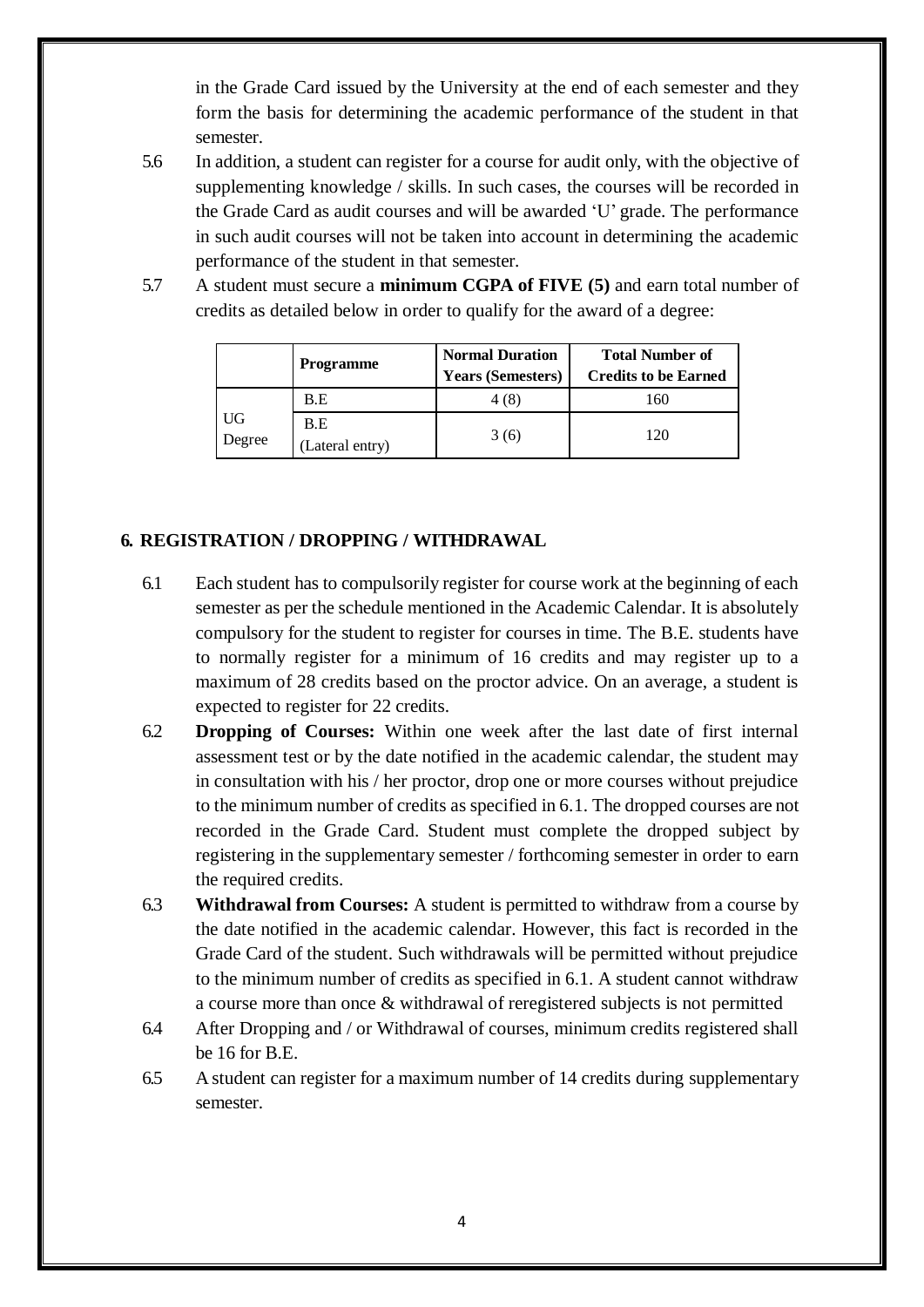#### **7. ASSESSMENT AND GRADING**

- 7.1 The assessment will comprise of Continuous Internal Evaluation (CIE) and Semester End Examination (SEE). CIE and SEE have equal weightages of 50% each. The sum of CIE and SEE in a given course is used to assign a Letter Grade.
- 7.2 The Letter Grade will be assigned based on Relative Grading System or Absolute Grading System as announced for a particular course at the beginning of the semester in which that course is offered. However, if it is not announced it deemed to be absolute grading system.
- 7.2.2 In absolute grading system, the grade would be assigned based directly on the total raw marks  $(CIE + SEE)$  scored by the student according to the following table:

| <b>Level</b>                       | Outstanding | <b>Excellent</b>      | <b>Very</b><br>Good   | Good                  | <b>Above</b><br>Average | Poor                  | Fail   |
|------------------------------------|-------------|-----------------------|-----------------------|-----------------------|-------------------------|-----------------------|--------|
| Grade                              | S           | A                     | B                     | $\mathbf C$           | D                       | E                     | F      |
| Grade<br><b>Points</b>             | 10          | 09                    | 08                    | 07                    | 06                      | 05                    | $00\,$ |
| <b>Score</b><br>(Marks)<br>Range % | $\geq 90$   | $< 90 -$<br>$\geq 80$ | $< 80 -$<br>$\geq 70$ | $< 70 -$<br>$\geq 60$ | $< 60 -$<br>$\geq 50$   | $< 50 -$<br>$\geq 40$ | $<$ 40 |

7.3 Letter grades and the corresponding grade prints are as follows:

- 7.4 Continuous Internal Evaluation (CIE) of the students is made by the Course faculty all through the semester. The evaluation process may include mid-term tests, weekly / fortnightly class tests, assignments, problem solving exercises, group discussions, quizzes, seminars, mini-project, surprise test etc.
- 7.5 Terminal Examination designated as Semester End Examination (SEE) a written examination for theory courses and practical / design examination with built-in viva part for laboratory / design courses. Controller of Examinations, with the help of Boards of Examiners, implements this SEE process.
- 7.6 Grade Points: Depending on the grade assigned, a student earns grade points as indicated in 7.3.
- 7.7 The total points earned by a student in a given course are computed as the credits assigned to that subject multiplied by the grade points corresponding to the grade awarded in that course. For example, if a course has the credits as 3:1:0 and if the student scores Grade "A" in that course, then the grade points earned would be  $4 \times 9 = 36$  in that course.
- 7.8 In addition to the letter grades mentioned above, a student may be awarded letter grades of I, W, X or U which are explained below:
- 7.8.1 **Grade "I"**: A student is awarded grade "I" in a course if he/she has satisfactory attendance in that course, has met the passing standard in the CIE (see 8.1) but remained absent from SEE for valid and convincing reasons acceptable to the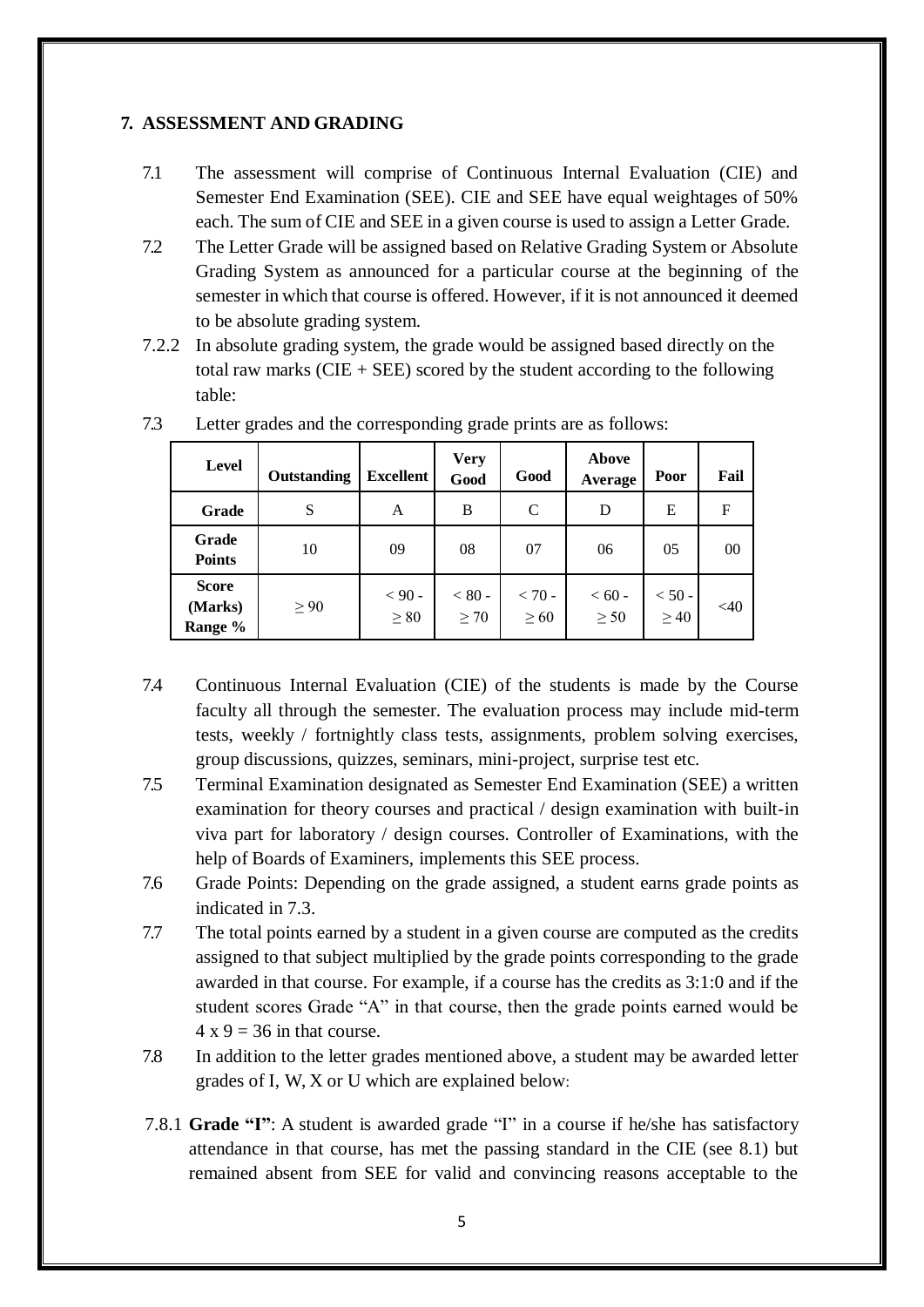University. For example, an accident because of which the student could not write the SEE would constitute a valid reason acceptable to the University. The application must include the necessary support documents. If the application is accepted by the University, the student would be awarded "I" grade in that course. The student would then be permitted to write a make-up SEE conducted as per the announced schedule. Based on the performance in this make-up SEE, the "I" grade would be converted to a regular letter grade.

- 7.8.2 **Grade "W"**: A student is awarded grade "W" in a course if he/she withdraws from the course with explicit permission from the University authorities, within the time specified in 6.4. The grade "W" once awarded will remain permanently in the Grade Report Card of the student. A student cannot withdraw a course more than once. Student must complete the withdrawn subject by registering in the supplementary semester / forthcoming semester in order to earn the required credits.
- 7.8.3 **Grade "X"**: Astudent may be awarded grade "X" if he/she has attendance ≥ 85% and has done exceptionally well in a course with the CIE being greater than or equal to 90% and has attended examination but not done well in the SEE and it is observed that the student would get an overall "F" grade in that course. A student who is awarded grade "X" would be permitted to write make-up SEE conducted as per the announced schedule. Based on the performance in this make-up SEE, the "X" grade would be converted to a regular letter grade. Grade "X" is awarded only if the student has attended the **SEE**. there is no '**X**' grade awarded for practical subjects.
- 7.8.4 **Grade "U"**: A student is awarded grade "U" in a course if the student has registered for that course for audit only and provided that the student satisfies the attendance requirements as stipulated in Section 9. This grade would carry no grade points and is not used in the computation of SGPA or CGPA as explained below in 7.10.
- 7.9 **Review of grades:** A student may appeal for review of the grade / grades awarded to him / her by paying prescribed fee within the stipulated time. If the appeal is upheld and the grade gets revised to a higher grade, the fee amount will be refunded to the student as per norms of the University.

#### 7.10 **Grade Point Averages:**

7.10.1 The credit points earned by a student are used for calculating the Semester Grade Point Average (SGPA) and the Cumulative Grade Point Average (CGPA), both of which are important performance indices of the student. SGPA is equal to the sum of all the total points earned by the student in a given semester divided by the number of credits registered by the student in that semester. CGPA gives the sum of all the total points earned in all the previous semesters and the current semester divided by the number of credits registered in all these semesters. Thus,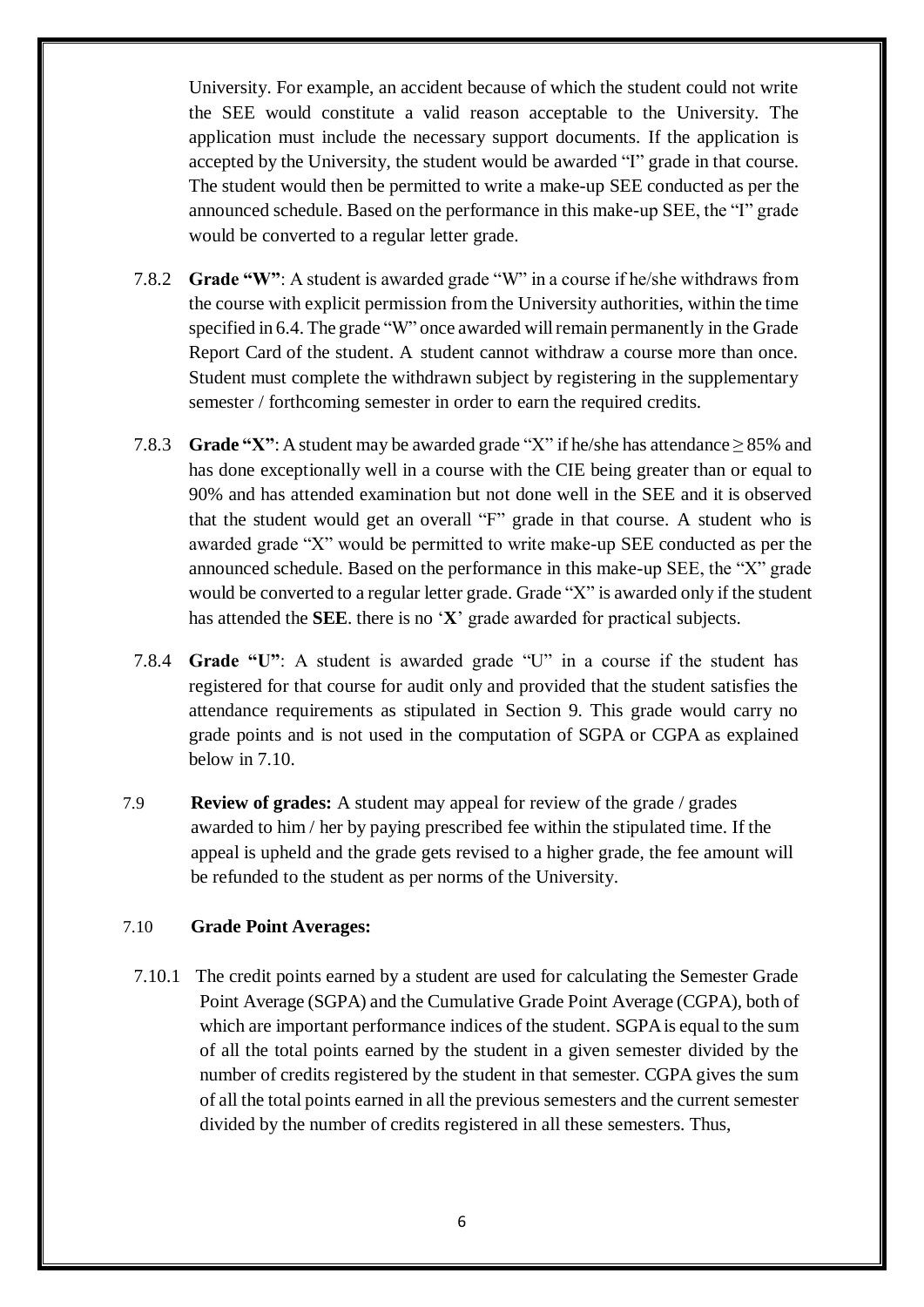

- 7.10.2 The SGPA and CGPA respectively declare the academic performance of a student at the end of a semester and at the end of successive semesters.
- 7.11 When it becomes necessary to provide absolute marks equivalent to the Letter Grades, the same shall be provided based on the guidelines issued by the UoM, AICTE from time to time.
- 7.12 **Awarding Honors:** After meeting all the academic requirements as per the clause 5.7andwiththe approvaloftheAcademicCouncil and Syndicate, a student is awarded honors as shown below:

| <b>CGPA</b>                | <b>Honors</b>                      |
|----------------------------|------------------------------------|
| $5 \leq CGPA \leq 5.75$    | Pass (PS)                          |
| $5.75 \leq CGPA \leq 6.75$ | Second Class (SC)                  |
| $6.75 \leq CGPA < 7.75$    | First Class (FC)                   |
| CGPA > 7.75                | First Class with Distinction (FCD) |

- 7.13 A student must secure a minimum **CGPA of FIVE (5)** in order to become eligible for the award of the Degree.
- 7.14 Percentage Equivalence of Grade Points (for a 10-point scale) is given in the following table.

| <b>Grade point</b> | <b>Percentage of Marks / Class</b> |
|--------------------|------------------------------------|
| 5.75               | 50                                 |
| 6.25               | 55                                 |
| 6.75               | 60                                 |
| 7.25               | 65                                 |
| 7.75               | 70                                 |
| 8.25               | 75                                 |

*Note:*

1. The following formula for conversion of CGPA to percentage of marks to be used only after a student has successfully completed the programme. *Percentage of Marks = (CGPA – 0.75) X 10*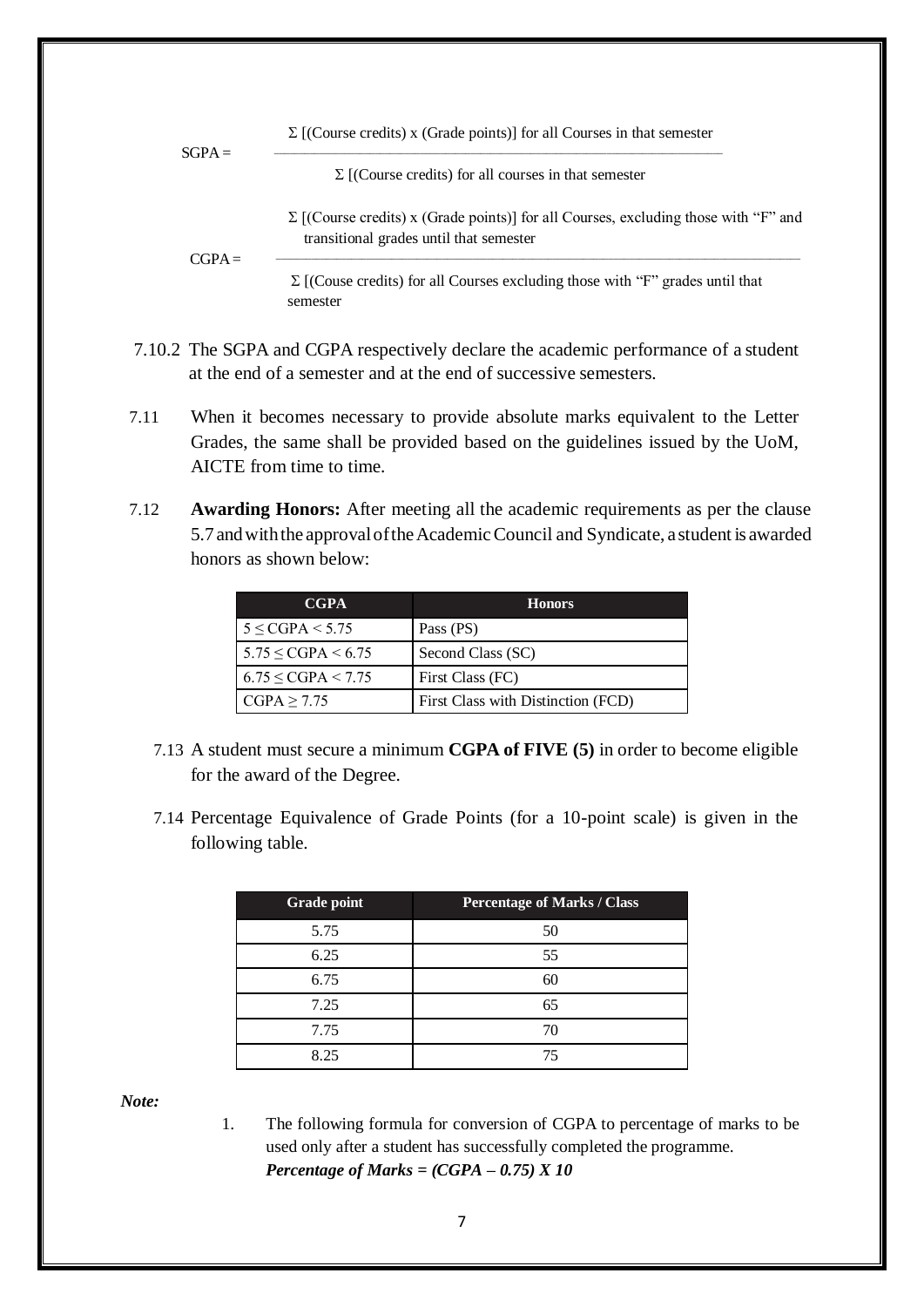- 2. Class designation
	- $\geq$  70 % (First Class with distinction)
	- $\geq 60$  % and < 70 % (First Class)
	- <60 % (Second Class)

# **8 EXAMINATIONS**

- 8.1 A candidate must secure a minimum of 40% in CIE in a given B.E. degree course (see 8.3 below) in order to be considered eligible to write the SEE in that course. Thus, a student securing less than this prescribed minimum of 40% in CIE in a given course will be declared NOT ELIGIBLE(NE) in that course. In addition, a student must secure a minimum of 40 % in Semester End Examination (SEE) in order to be considered as having passed the given course.
- 8.2 Passing Standards for B.E. degree Programme:

| <b>Evaluation Method</b>             | <b>Passing Standard</b> |  |
|--------------------------------------|-------------------------|--|
| Continuous Internal Evaluation (CIE) | Score $> 40\%$          |  |
| Semester End Examination (SEE)       | Score $> 40\%$          |  |

- 8.3 A student would be considered to have completed a course successfully and earned the credits if he/she secures a letter grade other than "F", "I", "W", or "X" in that course.
- 8.4 A candidate who is absent in final examination in a course / project work after having registered for the same and has not been awarded grade "I", shall be considered to have appeared and failed in that course / project work and is awarded grade "F".
- 8.5 A candidate shall be declared to have qualified for the award of the degree for which the candidate has been admitted provided the candidate has successfully completed all the academic requirements as per the clause 5.7 and has passed all the prescribed courses of study in all the semesters for that programme within the maximum period stipulated for that programme. The period is reckoned from the commencement of the semester to which the candidate was first admitted to the programme (Section 3).
- 8.6 There will be no re-examination for any course. A failed student must re- register for the course (the same course, if it is hard core, or an alternative course, if it is a soft core or an elective) when it is offered again and fulfill the passing standards.
- 8.7 A student indulged in malpractice during any examination (CIE / SEE) must face an enquiry by the Malpractice Review Committee of the University on specified date at specified time. The committee, after the enquiry, shall submit a written report to the Principal recommending suitable penal action. Principal will issue further appropriate orders in this regard.
- 8.8 **Make-up examination:** The Make-up examination facility shall be available to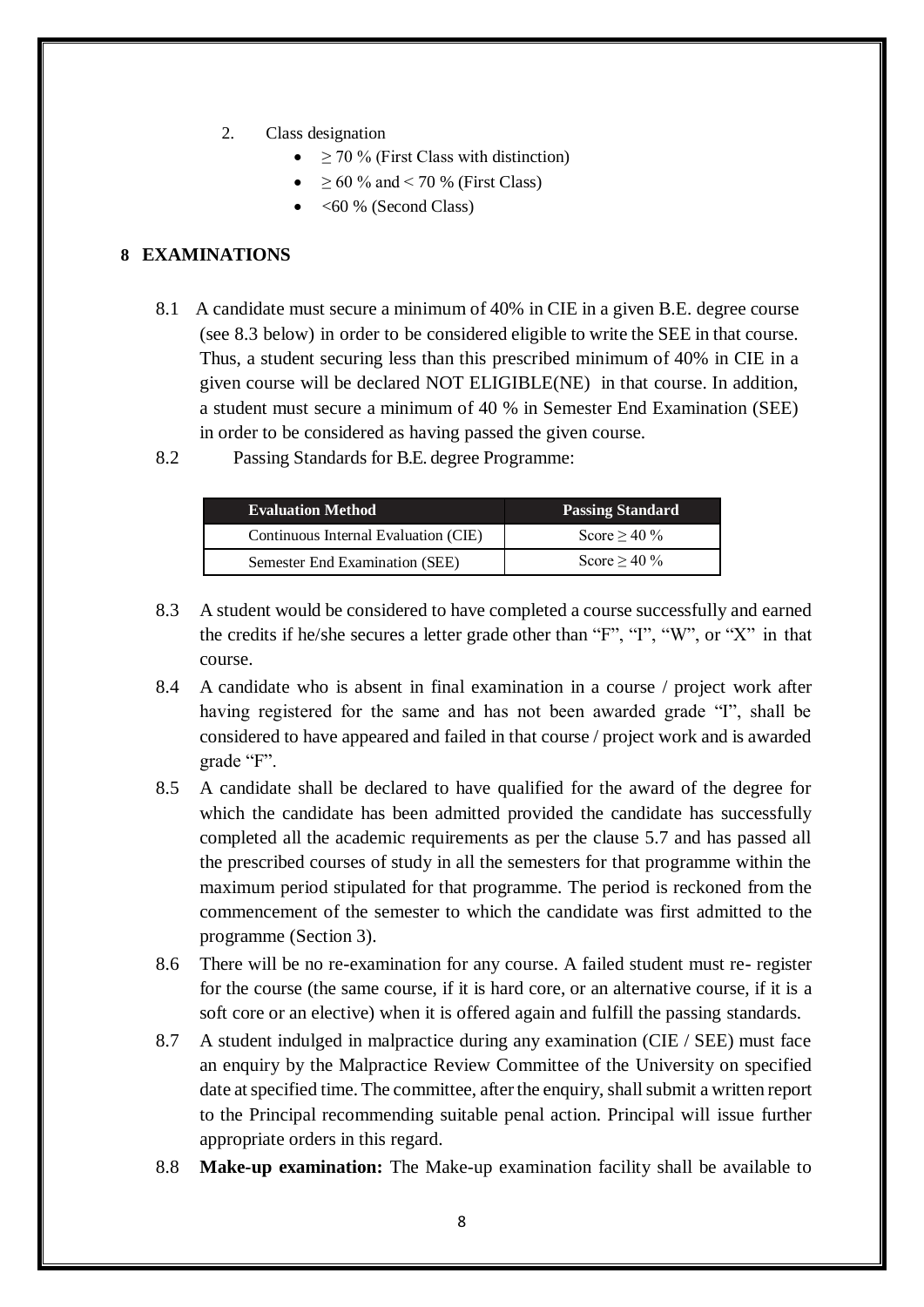students who may have missed to attend the SEE of one or more Courses in a semester for valid reasons and awarded the 'I' grade. Students having 'X' grade shall also be eligible to take advantage of this facility. There shall be no Make-Up examination for supplementary semester & practical.

# **9 ATTENDANCE REQUIREMENT**

- 9.1 Each semester is considered as a unit and the candidate has to put in a minimum attendance of 75% in each subject.
- 9.2 The basis for the calculation of the attendance shall be the period prescribed by the university by its calendar of events. For late admission, attendance is reckoned from the date of admission to the programme.
- 9.3 If a student does not fulfill the attendance requirements in any subject, he / she is not permitted to attend the Semester End Examination in that subject and is deemed to be "NE" in that subject.

# **10 REJECTION OF RESULTS**

- 10.1 This option is available to the student only once during the entire period of study.
- 10.2 The student shall take readmission in the same semester for which he/she has decided to reject the results in the next academic year.
- 10.3 It is obvious that the student shall forfeit one complete academic year if he/she uses this opportunity.
- 10.4 The student shall have to complete the course work within the prescribed time limit which will be calculated with effect from the date of his/her first admission into the course.

# **11TEMPORARY BREAK OF STUDY FROM THE PROGRAMME**

- 11.1 A candidate is normally not permitted to break the study. However, if a candidate intends to temporarily discontinue the programme in the middle for valid reasons (such as accident or hospitalization due to prolonged ill health) and to rejoin the programme in a later respective semester, he / she shall apply to the Principal/Director in advance. Such application shall be submitted before the last date for payment of examination fee of the semester in question and forwarded through the Head of the Department stating the reasons for such withdrawal together with supporting documents and endorsement of his / her parent / guardian.
- 11.2 The university shall examine such an application and if it finds the case to be genuine, it may permit the student to temporarily withdraw from the programme. Such permission is accorded only to those who do not have any outstanding dues / demand at the College / University level including tuition fees, any other fees, library materials etc.
- 11.3 The candidate has to rejoin the programme after the break from the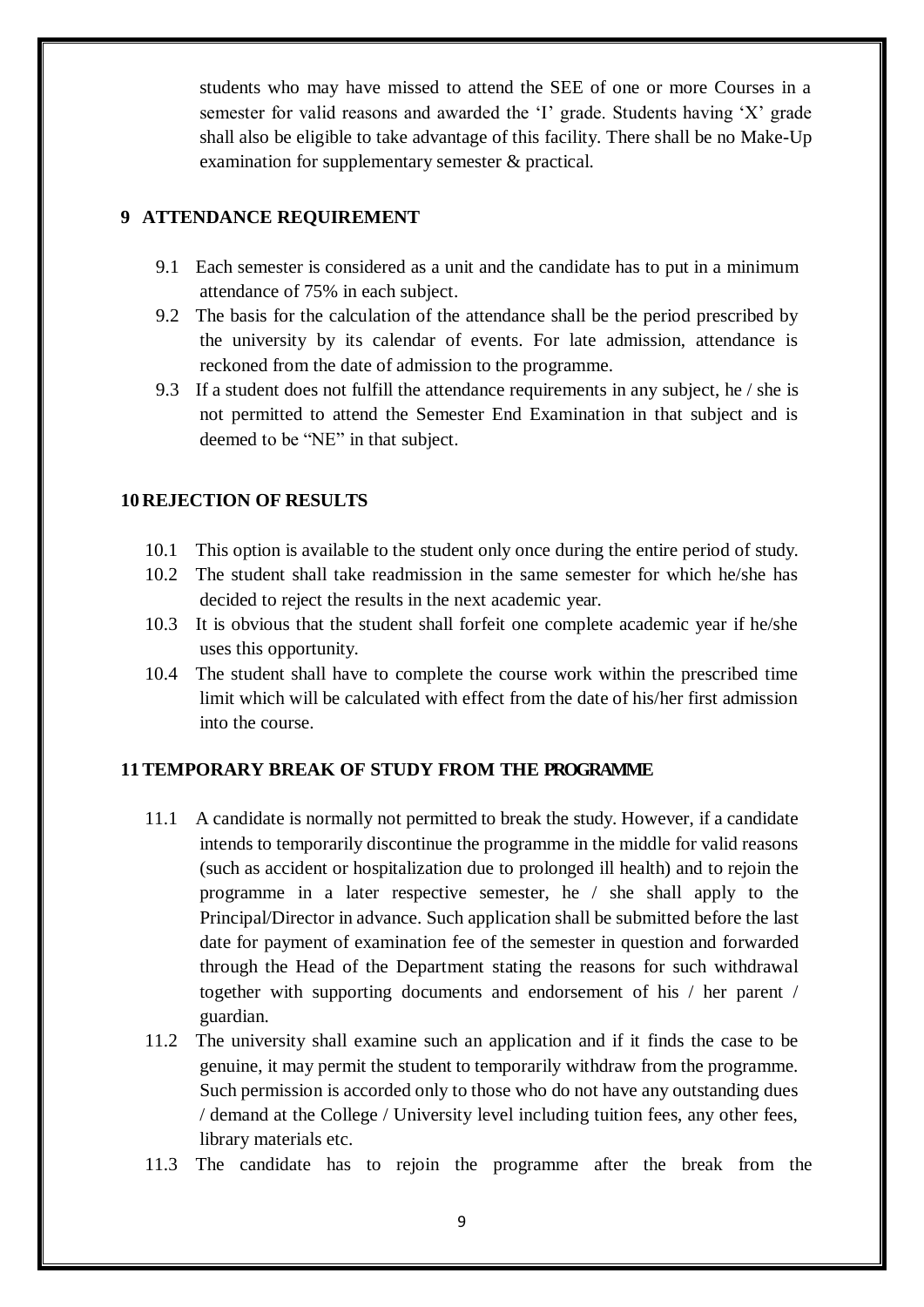commencement of the respective semester as and when it is offered.

- 11.4 The total period for completion of the programme reckoned from the commencement ofthe semester to which the candidate wasfirst admitted shall not exceed the maximum period specified in clause 3.2. The maximum period includes the break period.
- 11.5 If any candidate is detained for any reason, the period of detention shall not be considered as 'Break of Study'.

#### **12 VERTICAL PROGRESSION**

- 12.1.1 There are no credit requirements for a student to progress from odd semester to the next higher even semester. However, a student may not be allowed to progress to the next higher even semester because of valid reasons like detention, disciplinary action, etc.
- 12.1.2 The student shall be declared failed if the candidate has not:
	- a) Satisfied the CIE requirements of any course/s
	- b) Registered for the SEE even after satisfying the attendance and CIE requirements.

# **12.2 VERTICAL PROGRESSION IN CASE OF STUDENT ADMITTED TO FIRST YEAR:**

- 12.2.1 Students having not more than 04(FOUR) 'F' grade or'NE'in two semesters of first year of the programme shall be eligible to second year.
- 12.2.2 Students having not more than 04(FOUR) 'F' grade or'NE' in the four semesters of I and II year shall be eligible to progress to III year.
- 12.2.3 Student who has earned all the prescribed credits of first year (cleared all the subjects of I and II semester), and having not more than 04(FOUR) 'F' grade or 'NE" of second and third year shall be eligible to progress to IV year.
- 12.2.4 'F'grade or 'NE" obtained in mandatory non-credit courses (such as Environmental Studies and Constitution of India) and withdrawn courses are not included in this count of 04 (FOUR).

# **12.3 VERTICAL PROGRESSION IN CASE OF STUDENT ADMITTED TO SECOND YEAR (LATERAL ENTRY)**

- 12.3.1 Student having not more than 04(FOUR) 'F' grade or 'NE" (excluding the pass/fail status of Additional Mathematics – I and Additional Mathematics–II) in the two semesters of II year of the program shall be eligible to progress to III year.
- 12.3.2 Students having not more than 04 (FOUR) 'F' grade or 'NE" (excluding the pass/fail status of Additional Mathematics – I and Additional Mathematics – II if any) in the four semesters of II and III year shall be eligible to progress to IV year.
- 12.3.3 The mandatory non-credit courses Additional Mathematics I and II at III and IV semesters respectively, to lateral entry diploma holders admitted to III semester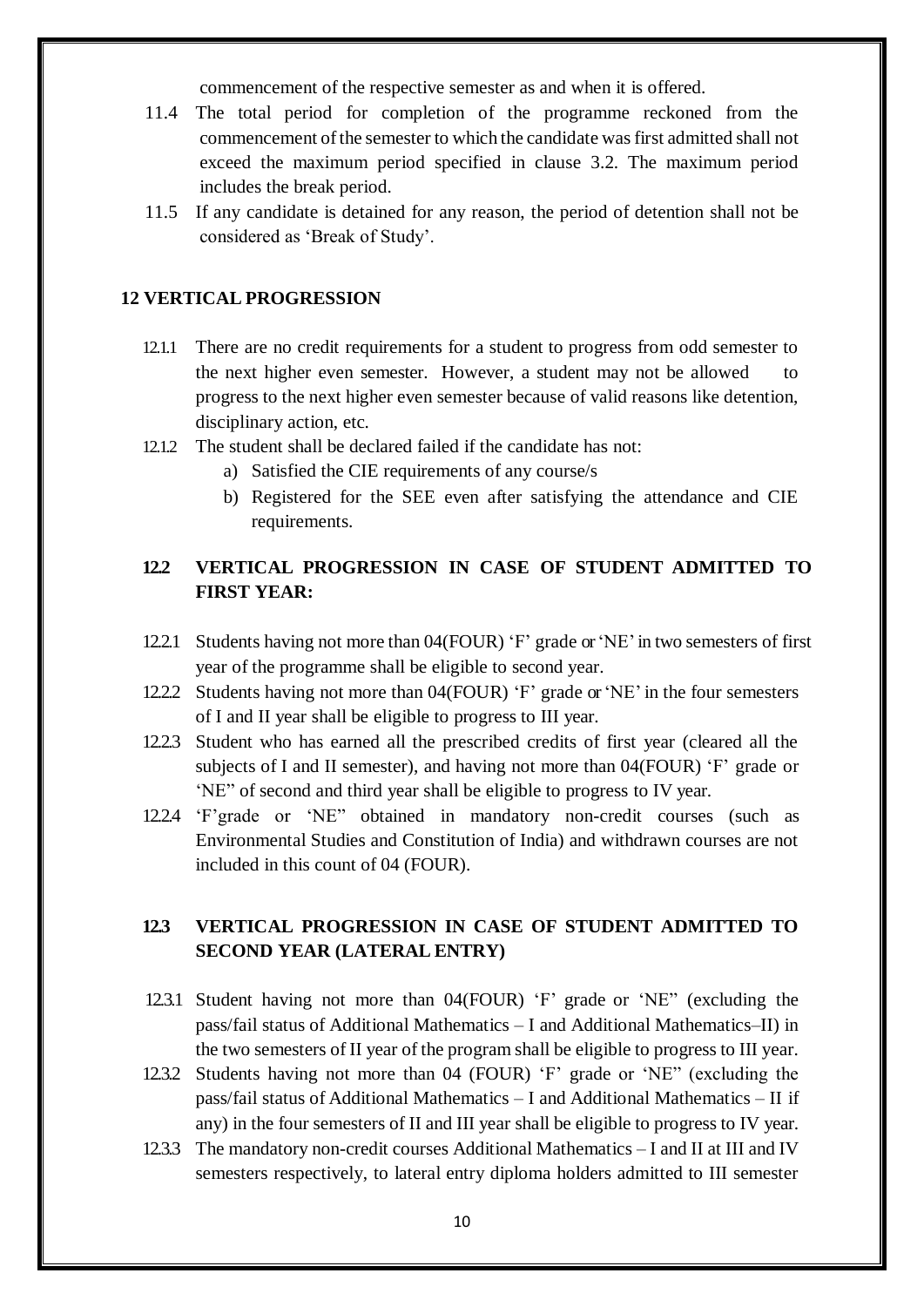of B.E. programs, shall attend the classes during the respective semesters to complete the CIE and attendance requirements and to appear for the SEE. In case, any student fails to satisfy the course requirements, he/she shall be deemed to have to have secured 'F' grade (Fail). In such a case, the students have to fulfill the requirements during subsequent semesters to appear for SEE.

12.3.4 Completion of Additional Mathematics – I and II, shall be mandatory for the award of degree.

#### **13 TERMINATION FROM THE PROGRAMME**

The admission of a student may be terminated from the programme under following circumstance :

- 13.1 If a student fails to satisfy the requirements of the programme within the maximum period stipulated for that programme.
- 13.2 If a student fails to satisfy the norms of discipline specified by the University from time to time.

#### **CONDUCT AND DISCIPLINE**

- 13.3 Each student shall conduct himself / herself in a manner befitting his / her association with Mysore University School of Engineering (MUSE).
- 13.4 He / she is expected not to indulge in any activity, which is likely to bring disrepute to the University.
- 13.5 He / she should show due respect and courtesy to the teachers, administrators, officers and employees of the University and maintain cordial relationships with fellow students.
- 13.6 Lack of courtesy and decorumunbecoming of a student (both inside and outside the University), willful damage or removal of University's property or belongings of fellow students, disturbing others in their studies, adoption of unfair means during examinations, breach of rules and regulations of the UoM, noisy and unruly behavior and similar other undesirable activities shall constitute violation of code of conduct for the student.
- 13.7 Ragging in any form is strictly prohibited and is considered as a serious offence. It will lead to the expulsion of the offender from the University.
- 13.8 Violation of code of conduct shall invite disciplinary action which may include punishment such as reprimand, disciplinary probation, debarring from the examination, withdrawal of placement services, withholding of grades / degrees, cancellation of registration, etc., and even expulsion from the University.
- 13.9 Principal, based on the reports of the Warden of University hostel, can reprimand, impose fine or take any other suitable measures against an inmate who violates either the code of conduct or rules and regulations pertaining to University hostel.
- 13.10A student may be denied the award of degree / certificate even though he/she has satisfactorily completed all the academic requirements if the student is found guilty of offences warranting such an action.